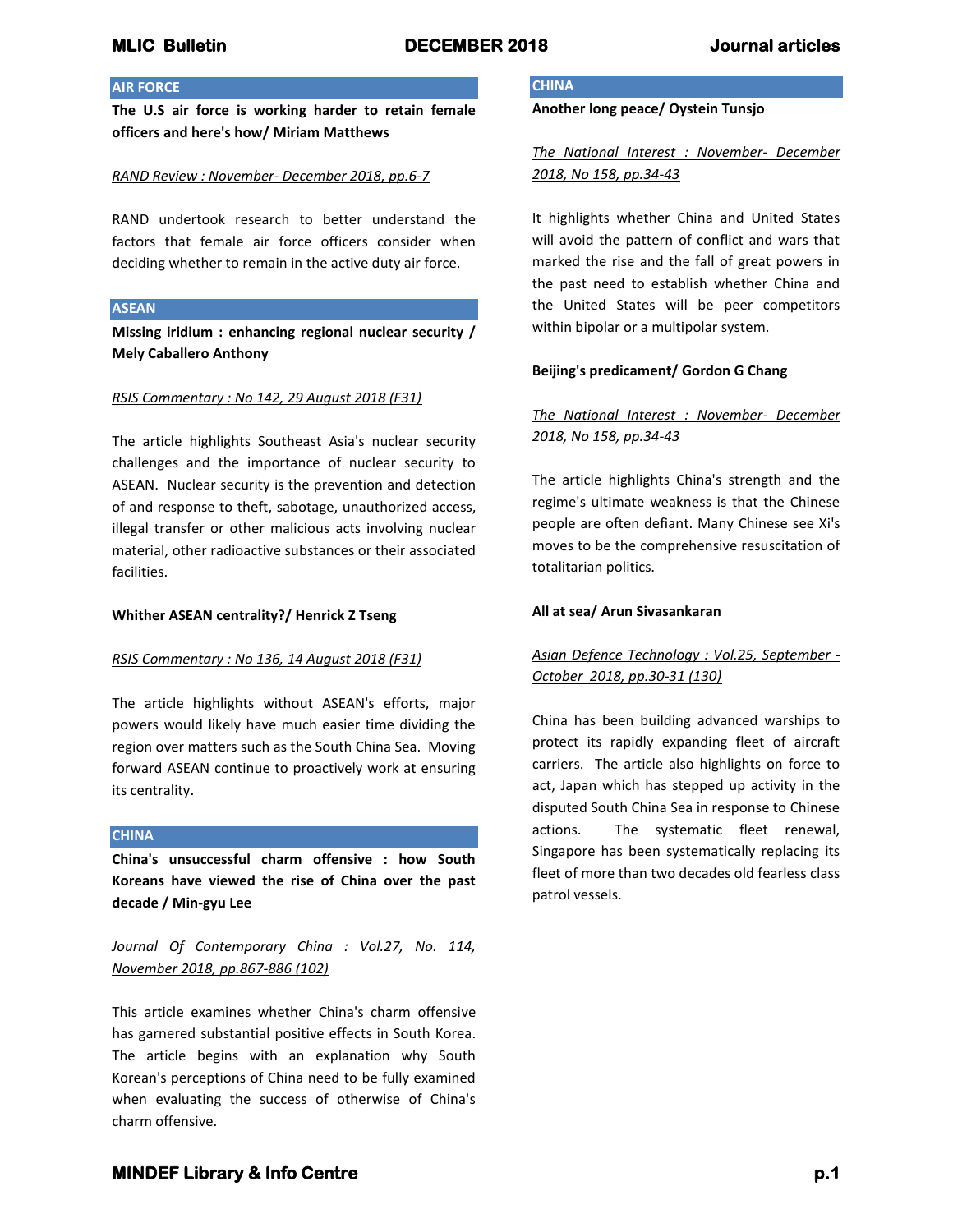## **CHINA**

**Beijing's bismarckian ghosts : how great powers complete economically/ Markus Brunnermeier**

# *The Washington Quarterly: Fall 2018, Vol.41 No.3, pp.161-176 (108)*

The article highlights on great power competition and grand strategy focusses on military affairs, and little of it prepares what economic and technological competition among great powers. The rivalry between China and United States in the first century holds on uncanny resemblance to the one between Germany and Great Britain.

# **Is Southeast Asia really balancing against China/ Feng Zhang**

# *The Washington Quarterly: Fall 2018, Vol.41 No.3, pp.191-204 (108)*

The article highlights the strategic promise of Southeast Asia for China raises. If the region commands such enduring significance in Chinese strategy, why has Beijing pursued policies that have made Southeast Asia more fearful of China's power and influence?

## **Beijing's nuclear option/ Cailin Talmadge**

# *Foreign Affairs : Vol. 97, No. 6, November-December 2018, pp. 44-50 (76)*

The article highlights U.S. and Chinese leaders navigate a relationship with mutual suspicion they must come to grips with the fact that a conventional war could skid into a nuclear confrontation.

# **CHINA**

**The rally round the flag effect in territorial disputes : experimental evidence from Japan - China relations/ Tetsuro Kobayashi**

## *Journal of East Asian Studies : Vol 18, Issue 3, November 2018, pp.299-319*

The study clarified the micro-foundations regarding whether and how the Japanese public would endorse the conservative leader in the face of growing military tensions. As the regional security environment intensifies such empirical approaches help us to understand the links between public opinions and democratic leader's policy positions in interstate conflicts.

# **Chinese calculations of security and the Korean peninsula/ Dean Cheng**

# *The Journal of East Asian Affairs: Vol 32 No.1, Spring/Summer 2018, pp.23-44 (35)*

The article highlights China's current approach towards the Korean peninsula in the security dimension. A combination of longstanding Chinese historical concerns and Xi Jinping's calculations of China's political and security interests

# **How China's belt and road is reordering Asia/ Yong Deng**

# *Harvard International Review : Vol.XXXIX. No 4, Fall 2018, pp.30-34 (67)*

The belt and road ideally equipped to build a community. China has relied on tactics of interest realignment to affect the policy of Asian neighbors. Malaysia, Indonesia, Vietnam, Cambodia and Laos have altered national developmental strategies to be in tune with the BRI.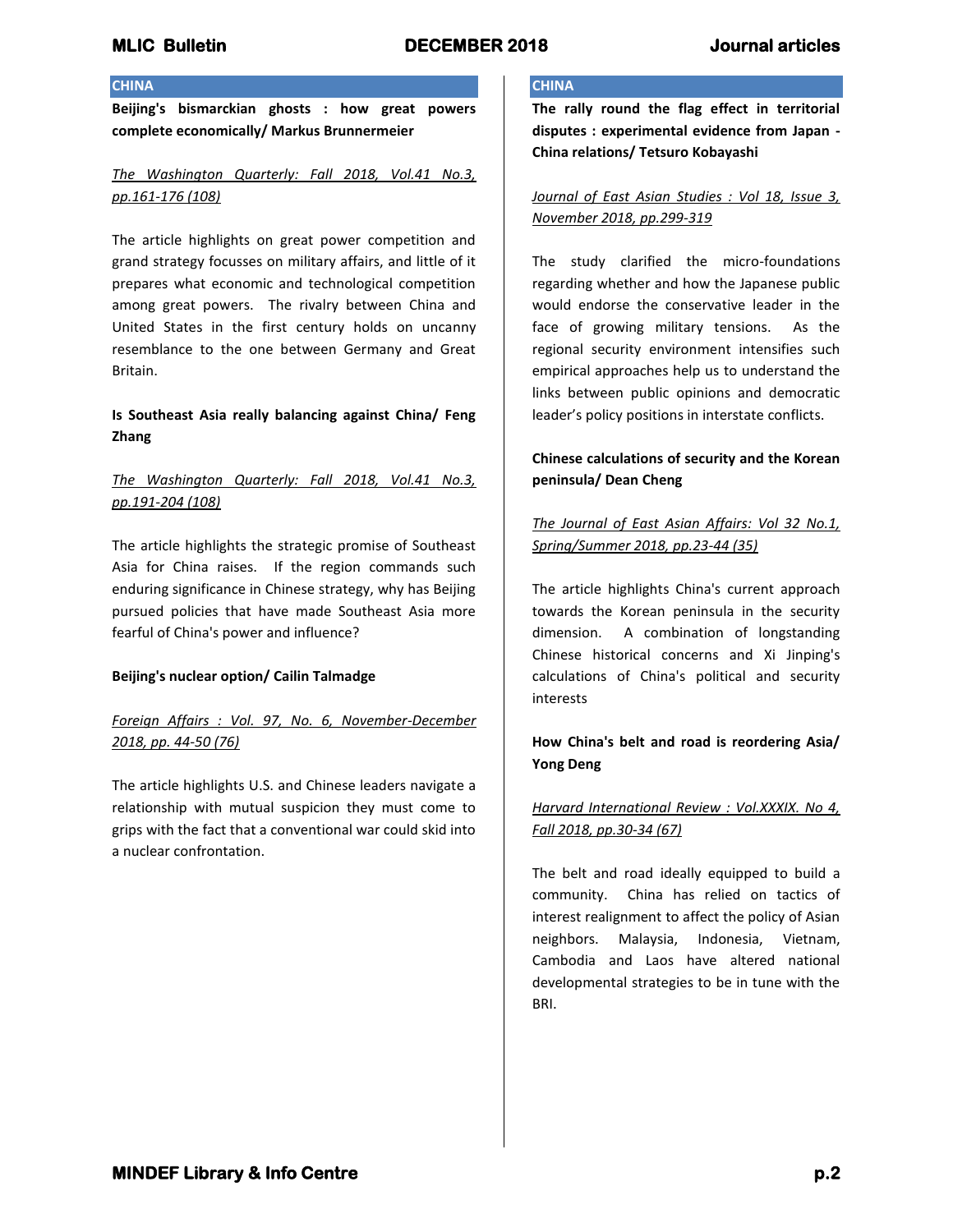## **CHINA**

**Understanding China's goals and strategy in the South china Sea : bringing context to a revisionist systemic challenge intentions and impact/ Michael Tkacik**

# *Defense & Security Analysis : Vol.34, Issue. 4, 2018, pp.321-344 (94)*

The article provides background of China's territorial and maritime claims and summarizes China's activity in the region and examines why China is so focused on the South China Sea. It examines the ramifications of China's behaviour in the South China Sea both regionally and ultimately for the liberal world order.

# **China's pushiness provokes pushback among U.S, Oz and Pacific neighbours**

### *Newsweekly : 01 December 2018, pp.5*

The article highlights China has been aggressively expanding its sphere of influence in the South China Sea and beyond but the U.S, Japan, and Australia appear to be joining together to check further aggressive expansion.

## **CYBER**

**Cyber operations and useful fools : the approach of Russian hybrid intelligence/ David V Gloe**

*Intelligence and National Security: Vol.33, No.7, December 2018, pp.954-973 (99)*

This article examines the theoretical construct of Russian hybrid intelligence by applying it to the 2016 US election. It will analyze cyber operations (hacking, phishing, leaking and weaponizing information) and the manipulation of naive intermediaries and demonstrate that cyber operations when joined the manipulation of agents of influence.

**Integrating offensive cyber capabilities : meaning, dilemmas and assessment/ Max Smeets**

# *Defence Studies: Vol 18, No. 4, December 2018, pp. 395-410 (105)*

This paper is to address the following question: what are the benefits and risks of organizational integration of offensive cyber capabilities? It highlights three benefits, enhanced interaction efficiency of intelligence and military activities better and more diverse, knowledge transfer and reduced mission overlap.

**Cyber security : Australian signals directorate (ASD) is in the defensive and offensive front line/ Geoff Slocombe**

*Asia-Pacific Defence Reporter : November 2018, Vol.44, No.9, pp.34-36 (9)*

The article highlights the offensive cyber warfare capability, training ADF cyber warriors and key protection against and remediation after cyber-attacks.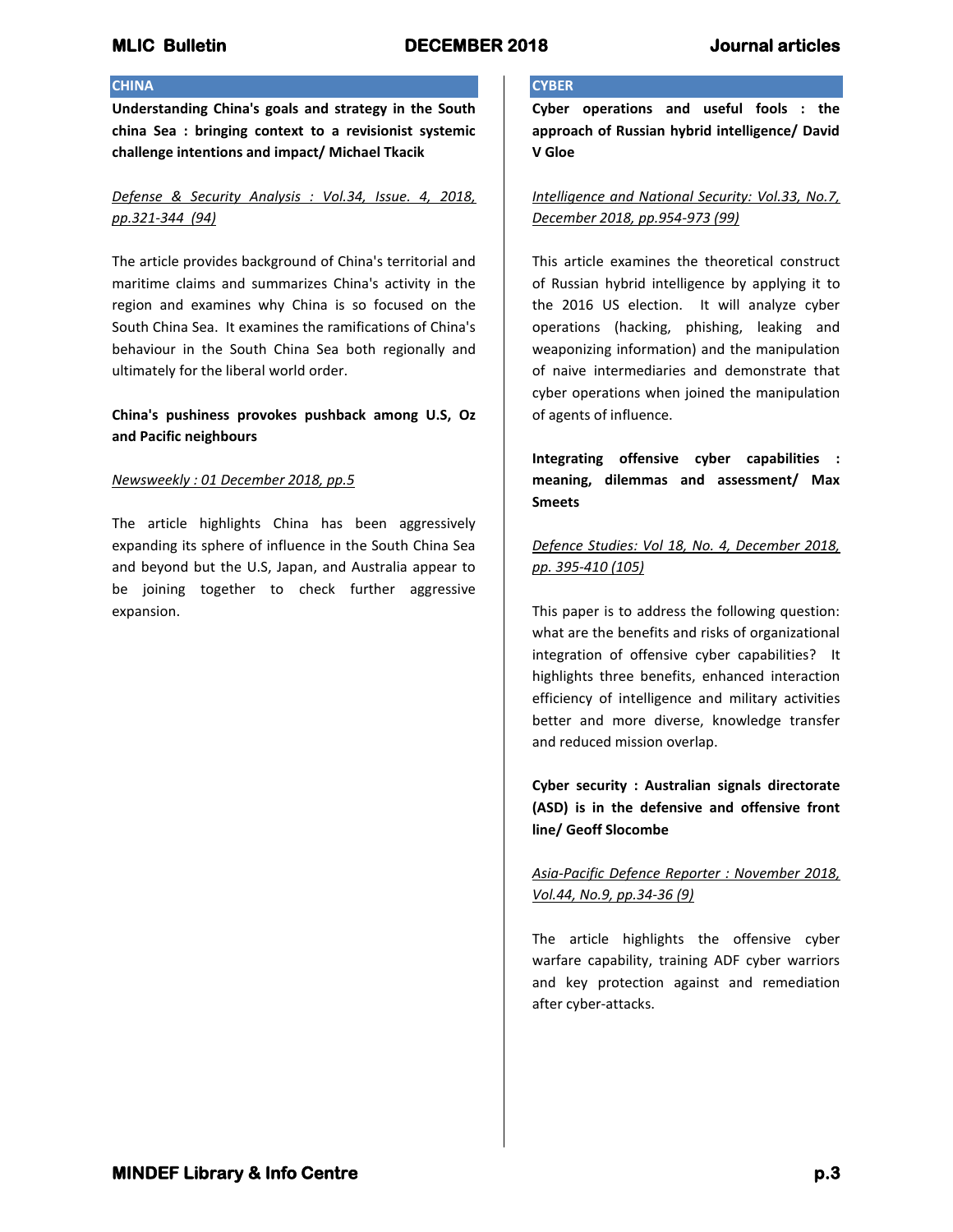### **CYBER**

### **Cyber war from the 12th century to the 21st/ Nic Stuart**

# *Asia-Pacific Defence Reporter : November 2018, Vol.44, No.9, pp.40-42 (9)*

The article highlights the military systems which these days are utterly dependent on massive computing power, which microchips running from individual weapons and sensors through to the networked assets such as F 35s and Aegis equipped surface ships.

## **United States strategises their cyber security capabilities/ Geoff Slocombe**

## *Asia-Pacific Defence Reporter : November 2018, Vol.44, No.9, pp.44-46 (9)*

The article highlights some of the biggest recent US cyber- hacks, US cyber security strategy, US offensive cyber security operations and implications for Australian's cyber security. The real strength of the internet is that it enables users to connect to rapidly connect rapidly and economically to anywhere in the world to access and share vast amounts of information which is relevant to their interests.

# **Cyber security - a Russian perspective on threats and protection/ Vladimir Karnozov**

# *Asia-Pacific Defence Reporter : November 2018, Vol.44, No.9, pp.50-52 (9)*

Cyber security strategy would among other things lead to wider involvement of business and individuals to work towards common goals in the interests of nation.

# **Hiding plain sight : political effects of cyber operations/ Travis Sharp**

# *Survival: Vol.60, No.6, December 2018/January 2019, pp.45-53 (106)*

The article highlights cyber operations succeed politically. Experts have instead expended enormous energy detailing why cyber operations fail technically and gone to great lengths outlining cyber operations, limited capacity to wreck physical destruction or impose lasting harm.

## **CYBER**

**The demilitarisation of cyber conflict/ Sergei Boeke**

# *Survival: Vol.60, No.6, December 2018/January 2019, pp.73-90 (106)*

he article highlights the issue of proxies two measures are crucial. States must review and specify the relationship between their military and intelligence agencies. Secondly the cost benefit equation needs to be altered for states using illegal proxies to conduct malicious activities in cyberspace.

#### **DISASTER**

**Regional responses to disasters : practice but not policy/ Catherine Jones**

# *RSIS Commentary : No 140, 24 August 2018 (F31)*

Southeast Asia responses are centered on practical help, this ensures the disaster responses are effective and efficient. To develop a governance structure capable of coordinating practical help in crisis, the one ASEAN, one response policy is a key construction of the effort and ingenuity of the region in seeking to coordinate around issues of disaster management.

# **Laos dam collapse : the regional response/ Lina Gong**

# *RSIS Commentary : No 139, 21 August 2018 (F31)*

The dam collapse highlights the need to build the capacity of the private sector in disaster preparedness and response to strengthen the state response. Southeast Asian countries aim to enhance connectivity. Disaster response comprises multilateral, bilateral and cross level cooperation.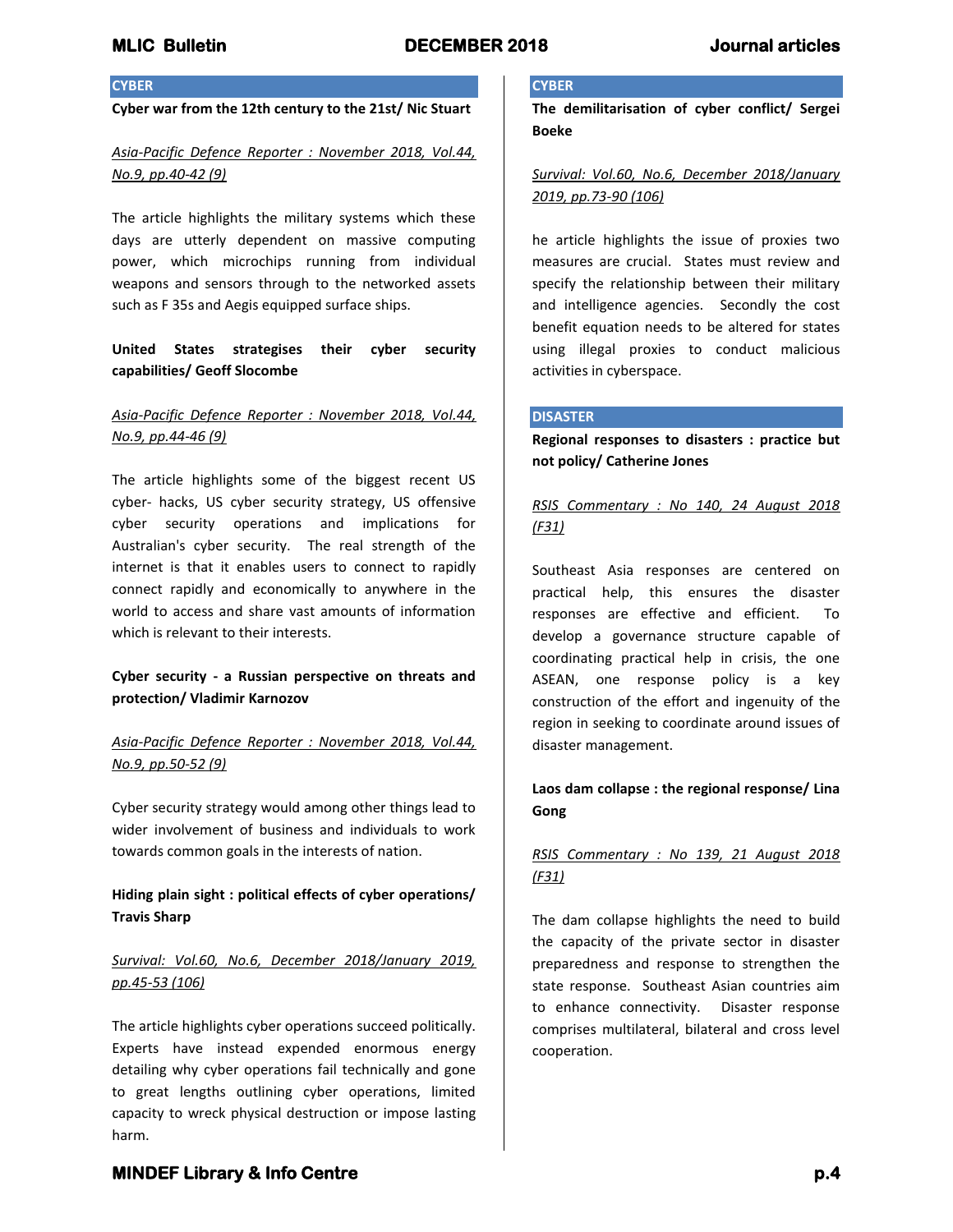## **INDONESIA**

**Indonesian modernisation plans/ boosting the country's impact on the region/ Marco Giulio Barone**

*Military Technology: Vol. XLII, Issue 11, 2018, pp.31-34 (38)*

The role of the Indonesian armed forces is expanding. Driving a new wave of doctrinal innovation, which is having a cascade effect on military planning, readiness, preparedness and procurement models as well as providing impetus for technological advancement.

## **From the deep : Indonesia is expected to increase its submarine force/ Jay Menon**

# *Asian Defence Technology : Vol.25, September - October 2018, pp.10-11 (130)*

The article highlights on a severely under-equipped naval capacity due to lack of subsurface capabilities. Defence strategic plan which calls for the acquisition of at least ten new submarines.

#### **ISIS**

**States and caliphates/ George Joffe**

#### *Geo Politics : Vol 23 Issue 3, 2018, pp.505-524*

This article highlights an innate contradiction between visions of state and boundary in international law and the Islamic concept of the caliphate. The article will attempt to show that the points of similarity between them are probably far greater than is usually recognised.

#### **JAPAN**

**Japan expands ballistic missile defenses/ Monica Montgomery**

# *Arms Control Today: Vol.48, No.7, September 2018, p.32- 33 (5)*

The article highlights Japan operates a ballistic missile defense system with aegis-equipped warships providing the first line of defence against an incoming missile during its midcourse trajectory.

# **JAPAN**

**Japan's pacifism is dead/ karl Gustafsson**

*Survival: Vol.60, No.6, December 2018/January 2019, pp.137-158 (106)*

This arguably explains the proliferation of articles implying that Japan's changing security policy has finally become realist that the country has realised how misguided its brand of pacifism was.

### **MALAYSIA**

**Malaysia : PKR issues present downside risks to political stability**

## *Asia Monitor South East Asia Vol.2 : Vol.29, Issue 11, November 2018, pp.1-3 (49)*

Parti Keadilan Rakyat's (PKR) internal party elections Prime Minister Mahathir Mohamad's apparent slight against the PKR and PKR president elect Anwar Ibrahim's planned return to parliament. The return of Anwar to parliament could intensify such suspicious, especially as the deadline for the handover from Mahathir to Anwar nears and the matter will have to be very delicately handled by both leaders.

**Malaysia : PH coalition to manage Anwar's ascent**

## *Asia Monitor South East Asia Vol.2 : Vol.30, Issue 1,january 2019, pp.1-3 (49)*

The ruling Pakatan Harapan (PH) coalition and de-jure Dato Seri Anwar bin Ibrahim received a boost from their convincing victory in the Port Dickson. Anwar's position and lays a strong foundation for the plan to make him prime minister in about two years.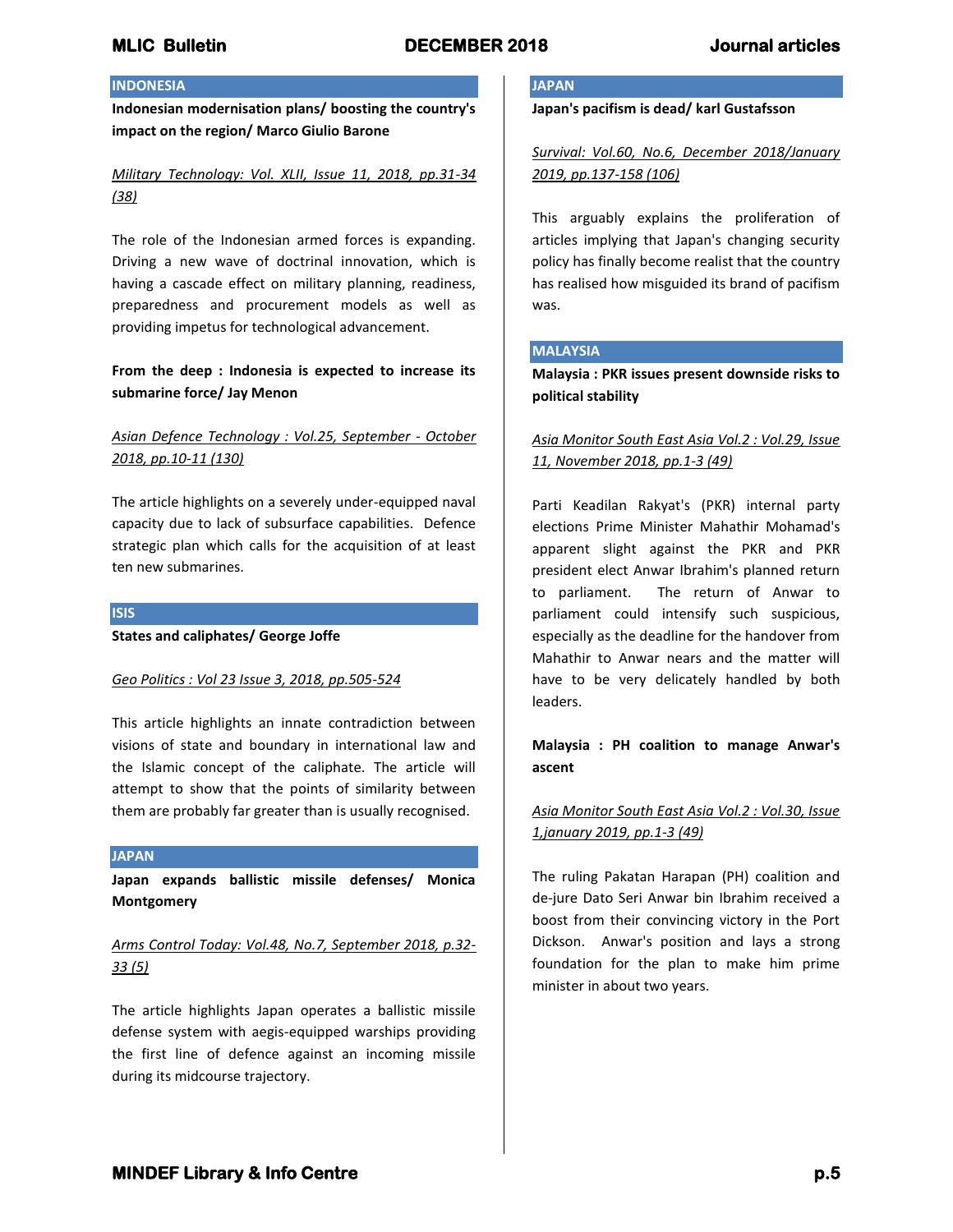## **MYANMAR**

#### **Targeted sanctions likely to be widened against military**

*Asia Monitor South East Asia Vol.1 : Vol.29, Issue 11, November 2018, pp.10-11 (49)*

The article highlights Myanmar's international reputation will continue to decline. A UN report detailing human rights violations by the military in Rakhine. An investigation by the international criminal court is likely trigger further targeted sanctions Myanmar's military by Western countries.

# **The politics of slaughter : why Myanmar's military targets the Rohingya/ Kevin Bi**

# *Harvard International Review : Vol.XXXIX. No 4, Fall 2018, pp.14-15 (67)*

The article highlights Rohingya are the most vulnerable ethnic minority group in Myanmar. The Tatmadaw needs an ethnic conflict to survive politically and the Rohingya were unfortunately the target and have no major allies in the international community.

## **NLD losing political momentum**

# *Asia Monitor South East Asia Vol.1 : Vol.30, Issue 1, January 2019, pp.8-9 (49)*

Myanmar is expected to hold its next general elections in 2020. Myanmar is under immense pressure by the West to improve its dismal human rights record and to investigate and prosecute military officials for alleged atrocities against the Roghingyas

## **NORTH KOREA**

**North Korea's other weapons of mass destruction/ Cristina Varriale**

# *Arms Control Today: Vol.48, No.7, September 2018, p. 6-10 (5)*

The article highlights North Korea has consistently maintained that it does not possess a chemical weapons program and to shift to a position of acknowledgement and willingness to limit the capabilities will only be possible with a dramatic shift in the security environment in which North Korea sees itself and as part of a much longer term strategy.

## **Adaptive commands/ Kathryn Botto**

# *Indo-Pacific Defense Forum: Vol 43, Issue 2, 2018, pp. 22-27 (F5)*

The article highlights maintaining peace and security in a changing world. The U.S military has contributed to the maintenance of peace and security in the republic of Korea for more than 67 years through three commands: the United Nations command and the United States forces Korea and combined forces command.

# **Armed and dangerous : when dictators get the bomb/ Scott D Sagan**

# *Foreign Affairs : Vol. 97, No. 6, November-December 2018, pp. 35-43 (76)*

The article highlights the rise of personalist dictatorships in states that possess or could acquire the bomb. The dictatorships differ from other autocratic governments because their leaders have dominant personal power.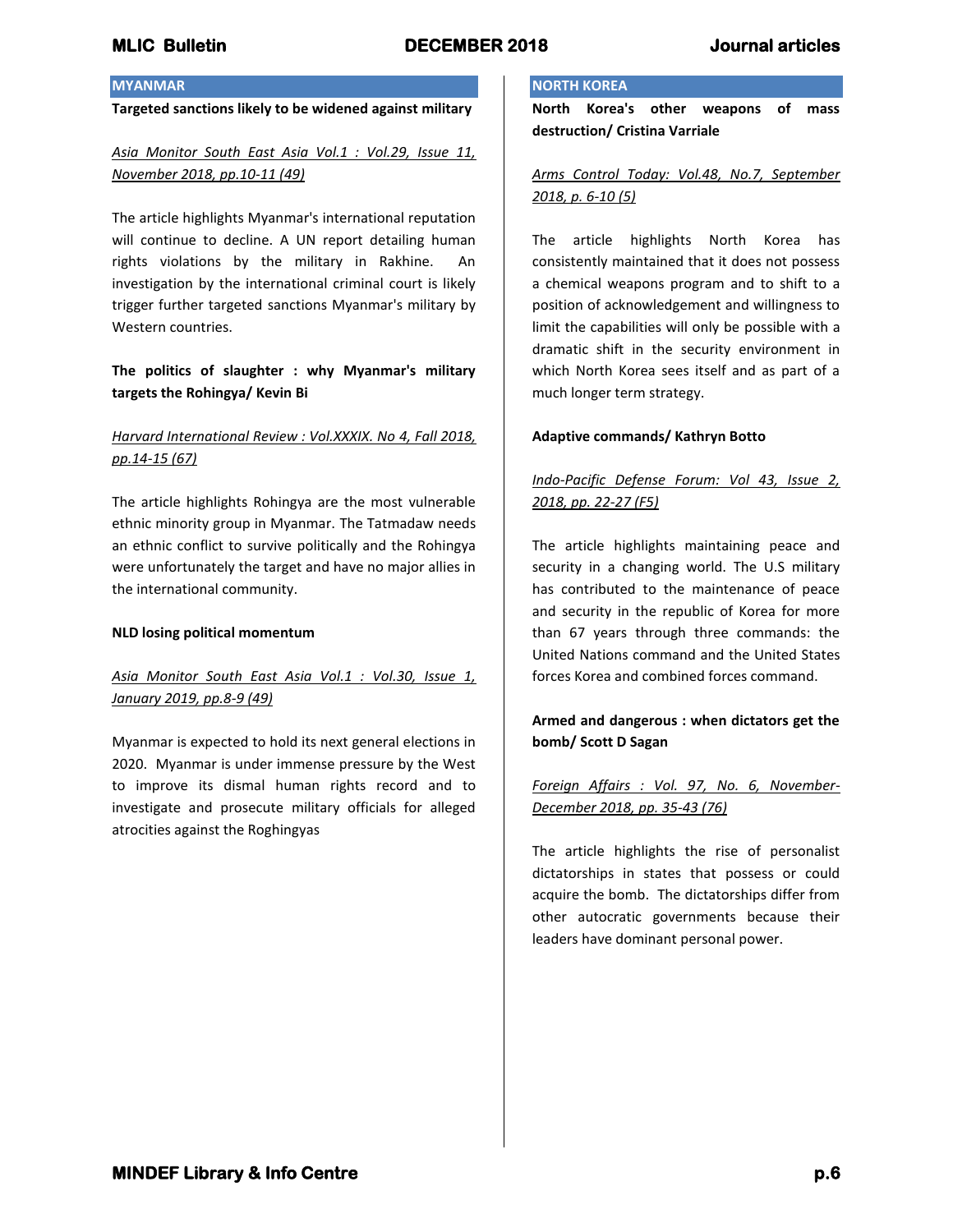## **NORTH KOREA**

**Can big data forecast North Korean military aggression?/ Young Han**

# *Defence and Peace Economics: Vol 29, No. 6, November 2018, pp.666-683*

The article highlights North Korea is the greatest source of geopolitical risk for South Korea due to the former's unpredictable and secretive military actions against the latter. The political leaders want information about geopolitical risk, and pay attention to the media. The media is a channel to diffuse important information.

# **US should counter North Korea's strategic objectives/ Bruce Klingner**

# *The Journal of East Asian Affairs: Vol 32 No.1, Spring/Summer 2018 pp.1-22 (35)*

The viewpoint is that the North's nuclear weapons are more than a benign defense mechanism, the regime is unlikely to initiate an invasion as long as the US- South Korean alliance remains strong. The assessment that Pyong-yang's dominant reason for a nuclear arsenal is to invade South Korea and achieve Korean unification through intimidation.

**Speaking from ground zero : the bombing of North Korea in 1950/ Su-Kyoung Hwang**

# *Critical Asian Studies: Vol 50 No 4, December 2018, pp.591-614 (95)*

This article reconstructs the reality of the bombing as seen from ground zero. It examines North Korean responses ranging from grief to anger to the bombing and the ways it shaped their collective identity and reinforced their determination to fight.

## **NUCLEAR WEAPON**

**Taking the archers for granted : emerging threats to nuclear weapon delivery systems/ Jesse T Wasson**

## *Defence Studies: Vol 18, No. 4, December 2018, pp. 433-453 (105)*

This paper assess what risks there may be to nuclear weapon delivery systems before examining why a country might be motivated to carry out such an act what the ramifications for deterrence stability might be, and how these threats could be mitigated.

### **PAKISTAN**

**Pakistan : a regional nuclear power facing global strategic challenges/ Tomas Chlebecek**

*Military Technology: Vol. XLII, Issue 12, 2018, pp.34-37 (38)*

The article examines the Pakistani armed forces in light of their potential importance in a region of considerable instability and uncertainty.

### **PHILIPPINES**

#### **Wake-up call in the Pacific / Forum Staff**

*Indo-Pacific Defense Forum: Vol 43, Issue 2, 2018, pp. 10-15 (F5)*

South East Asian countries link arms to fight ISIS terror in the Philippines. Marawi is a wake-up call for every nation in the Indo-Pacific.

## W**inning the peace/ Emmanuel T Bautista**

*Indo-Pacific Defense Forum: Vol 43, Issue 2, 2018, pp. 16-21 (F5)*

The Philippine internal peace and security plan, fosters, collaboration among civil, government and military communities to combat insurgents.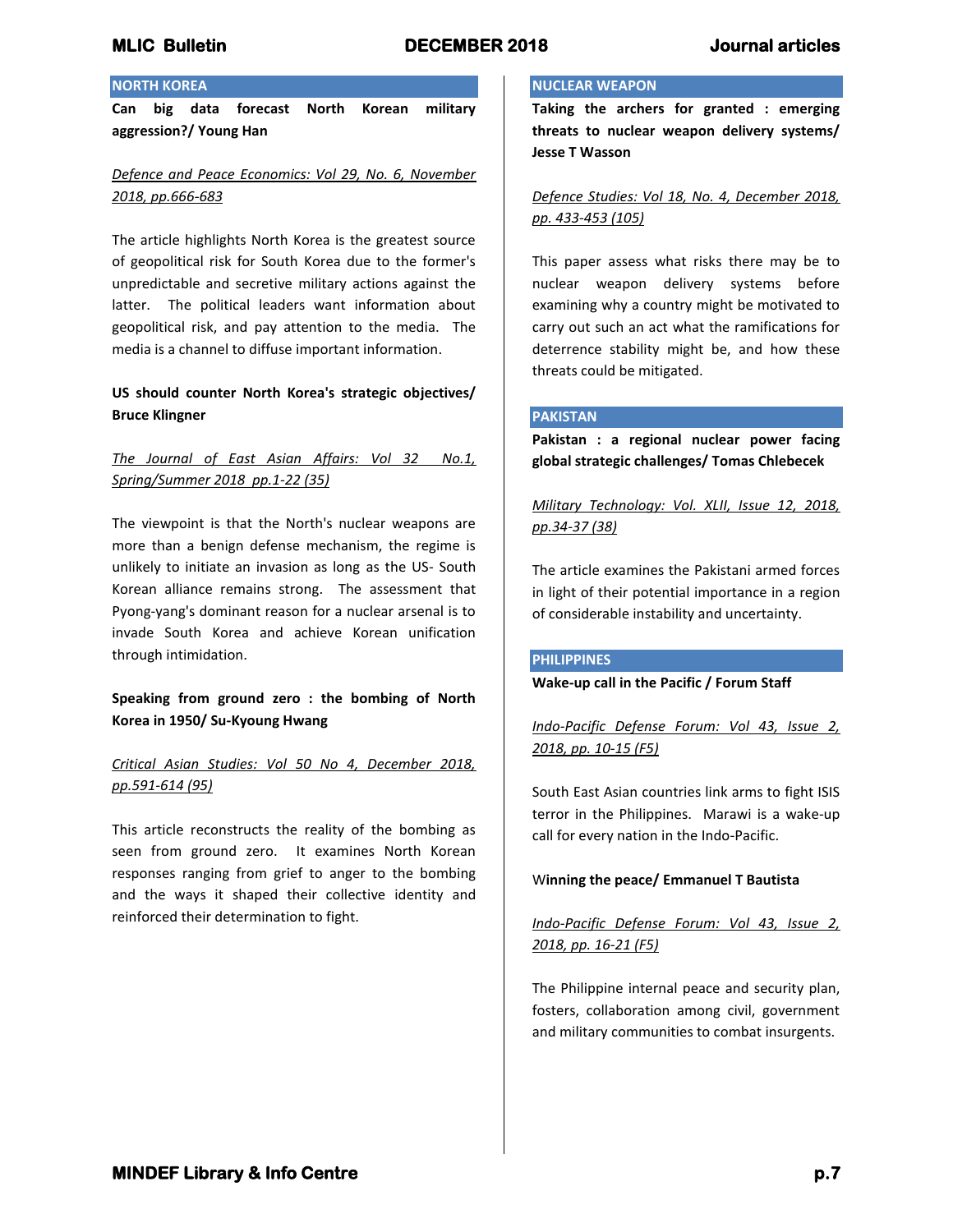## **RUSSIA**

## **The rise of Russia's military/ Dave Majumdar**

# *The National Interest : July - August 2018, No 156, pp.36- 46*

Russia's reliance on nuclear weapons depends on policymakers in Washington. How the United States alters its posture to rely more on nuclear weapons that precision weapons are no longer the sole purview of the Pentagon will determine to what extent the Russians will rely on their own nuclear force.

#### **SINGAPORE**

### **Cyber defenders/ Edwin Chua**

# *Indo-Pacific Defense Forum: Vol 43, Issue 2, 2018, pp. 28- 31 (F5)*

The Singapore armed forces today have a superior edge in its warfighting capabilities based on effective use of networks and networked warfighting concepts. The article highlights Singapore builds a world-class force of network guardians.

## **SOUTH CHINA SEA**

**Getting serious about strategy in the South China Sea/ Steven Stashwick**

*Naval War College Review : Vol 71 No 4, Autumn 2018, pp.131-136 (F22)*

This recommends research into policy options to halt or limit further militarization of China's occupied features in the Spratly islands with a specific objective of preventing either permanent or rotational deployment of the force projection capabilities islands by now have been built up to host.

## **SOUTH CHINA SEA**

**The South China Sea precedent : rising instability amidst revisionist tendencies/ Christopher B Roberts**

### *RSIS Commentary : No 133, 7 August 2018 (F31)*

The South China Sea precedent will further embolden revisionist states to undertake additional coercive actions when diplomacy fails. The region cannot expect the US to defend Asia on its own, should the rules base states of the Indo-Pacific act together then that the US to more substantially and constructively reengage the region.

#### **TERRORISM**

**Keganasan daesh calar imej Islam/ Zulfiqar Mohd Yusof**

### *Perajurit : November 2018, pp.44-45 (133)*

Maklumat memperbincangkan mengenai gerakan radikal agama Islam seperti al-Qaeda, Abu Sayyaf, Taliban dan pelbagai lagi telah dilabelkan sebagai kumpulan pengganas.

## **UAV**

**Design of future UAV - relay tactical data link for reliable UAV control and situational awareness/ Hoki Baek**

*IEEE Communications Magazine : Vol 56, No 10, October 2018. pp.144 -150 (147)*

UAVs used for gathering and sending intelligence surveillance and reconnaissance (ISR) data through data link systems. The present study designs a future UAV-relay TDL link situational awareness and control (link-sac).